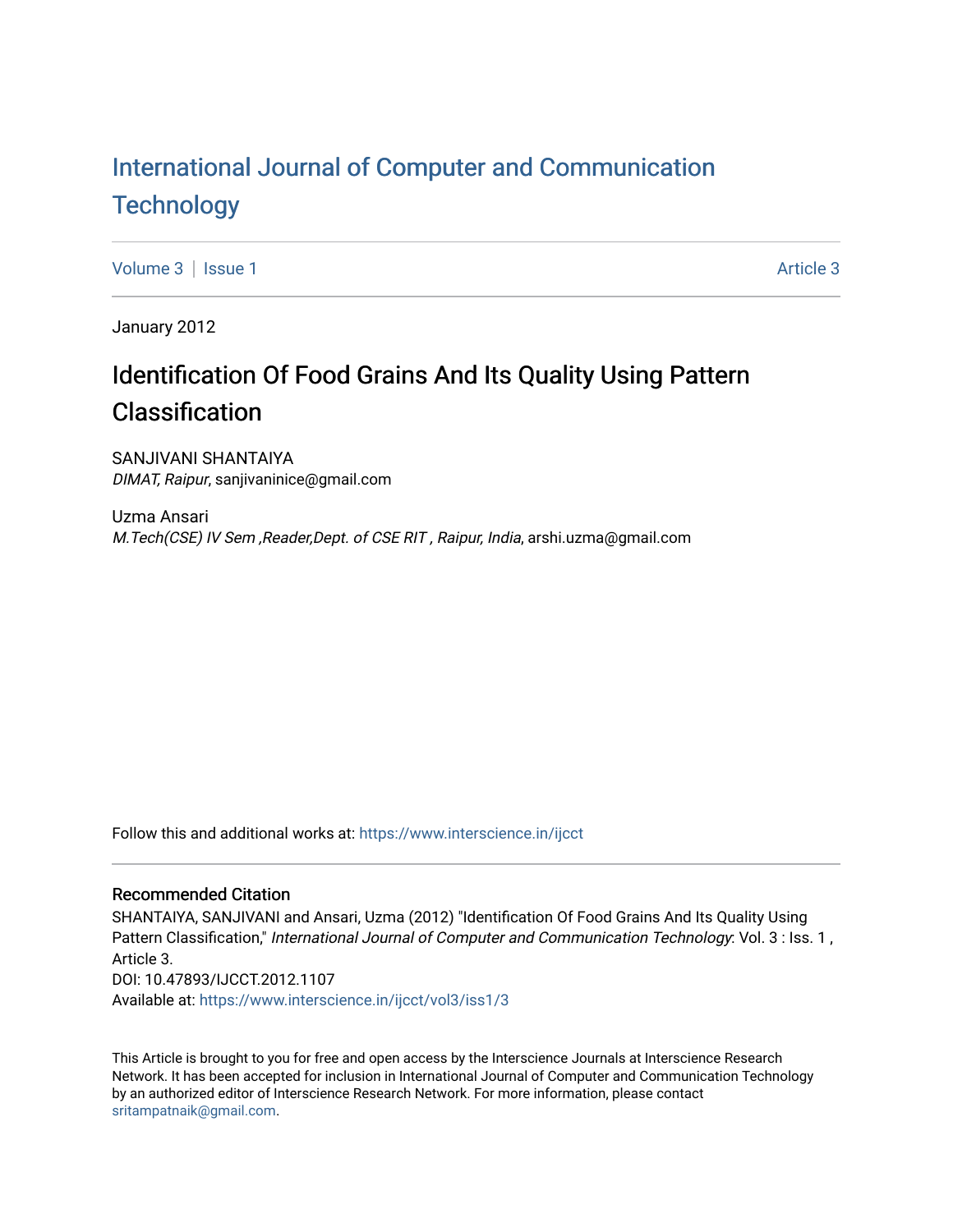## **Identification Of Food Grains And Its Quality Using Pattern Classification**

Sanjivani Shantaiya<sup>#</sup>, Mrs.Uzma Ansari<sup>\*</sup> **#** M.tech (CSE) –IV Sem, RITEE, CSVTU, Raipur sanjivaninice@gmail.com Reader (CSE), RITEE, CSVTU, Raipur arshi.uzma@gmail.com

*Abstract-***The research work deals with an approach to perform texture and morphological based retrieval on a corpus of food grain images. The work has been carried out using Image Warping and Image analysis approach. The method has been employed to normalize food grain images and hence eliminating the effects of orientation using image warping technique with proper scaling.** 

**The images have been properly enhanced to reduce noise and blurring in image. Finally image has segmented applying proper segmentation methods so that edges may be detected effectively and thus rectification of the image has been done.** 

**The approach has been tested on sufficient number of food grain images of rice based on intensity, position and orientation. A digital image analysis algorithm based on color, morphological and textural features was developed to identify the six varieties rice seeds which are widely planted in Chhattisgarh region. Nine color and nine morphological and textural features were used for discriminant analysis. A back propagation neural network-based classifier was developed to identify the unknown grain types. The color and textural features were presented to the neural network for training purposes. The trained network was then used to identify the unknown grain types.** 

*Keywords:-*Image warping, Image rectification, Image EnhancementImage analysis, Image segmentation, Edge Detection, blurring image, Thresholding

#### I. INTRODUCTION

Rice is one of the most important cereal grain crops. The quality of rice has distinct effect on the yield of rice, so the proper inspection of rice quality is very important. During grain handling operations, information on grain type and grain quality is required at several stages before the next course of operation can be determined and performed. The varietals purity is one of the factors whose inspection is more difficult and more complicated than that of other factors. In the present grain-handling system, grain type and quality are rapidly assessed by visual inspection. This evaluation process is, however, tedious and time consuming. The decision-making capabilities of a grain inspector can be seriously affected by his/her physical condition such as fatigue and eyesight, mental state caused by biases and work pressure, and working conditions such as improper lighting, climate, etc. [2].The farmers are affected by this manual activity. Hence, these tasks require automation and develop

imaging systems that can be helpful to identify rice grain images, rectify it & then being analyzed.

 In the early days of machine vision application to grain quality evaluation, Lai et al.(1986) suggested some pattern recognition techniques for identifying and classifying cereal grains. The same researchers (Zayas et al., 1986) also applied the digital image analysis technique to discriminate wheat classes and varieties. Luo et al.(1999) used a color machine vision system to identify damaged kernels in wheat. Substantial work dealing with the use of different morphological features for classification of different cereal grains and varieties was reported (Draper and Travis, 1984; Keefe, 1992; Myers and Edsall, 1989;Neuman et al., 1987; Sapirstein et al., 1987; Symons and Fulcher, 1988a; 1988b; Travis and Draper, 1985;Zayas et al., 1986). Some investigations were carried out using color features (Hawk et al., 1970; Majumdar et al., 1996; Neuman et al., 1989a; 1989b) for classification of different cereal grains and their varieties for correlating vitreosity and grain hardness of Canada Western Amber Durum (CWAD) wheat.Huang et al.(2004) proposed a method of identification based on Bayes decision theory to classify rice variety using color features and shape features with 88.3% accuracy. Majumdar and Jayas (2000) developed classification models by combining two or three features sets (morphological, color, textural) to classify individual kernels of Canada Western Red Spring (CWRS) wheat, Canada Western Amber Durum (CWAD) wheat, barley, oat, and rye.

The above studies showed that the classification accuracies are high when features are distinctly different among tested varieties. In the case where there is a high similarity among groups to be discriminated, the classification accuracies are not as high as before. In this paper, a new approach for identification of rice grain variety using Feed-Forward Neural network was investigated.

This research paper proposes a methodology in which the image of bulk sample may be acquired by creating a flat layer of grain on a conveyor belt. The sample grain images have been rectified by being scaled, enhanced and then segmented using image warping. And then 18 features were extracted from segmented images

### II. PROPOSED METHODOLOGY

15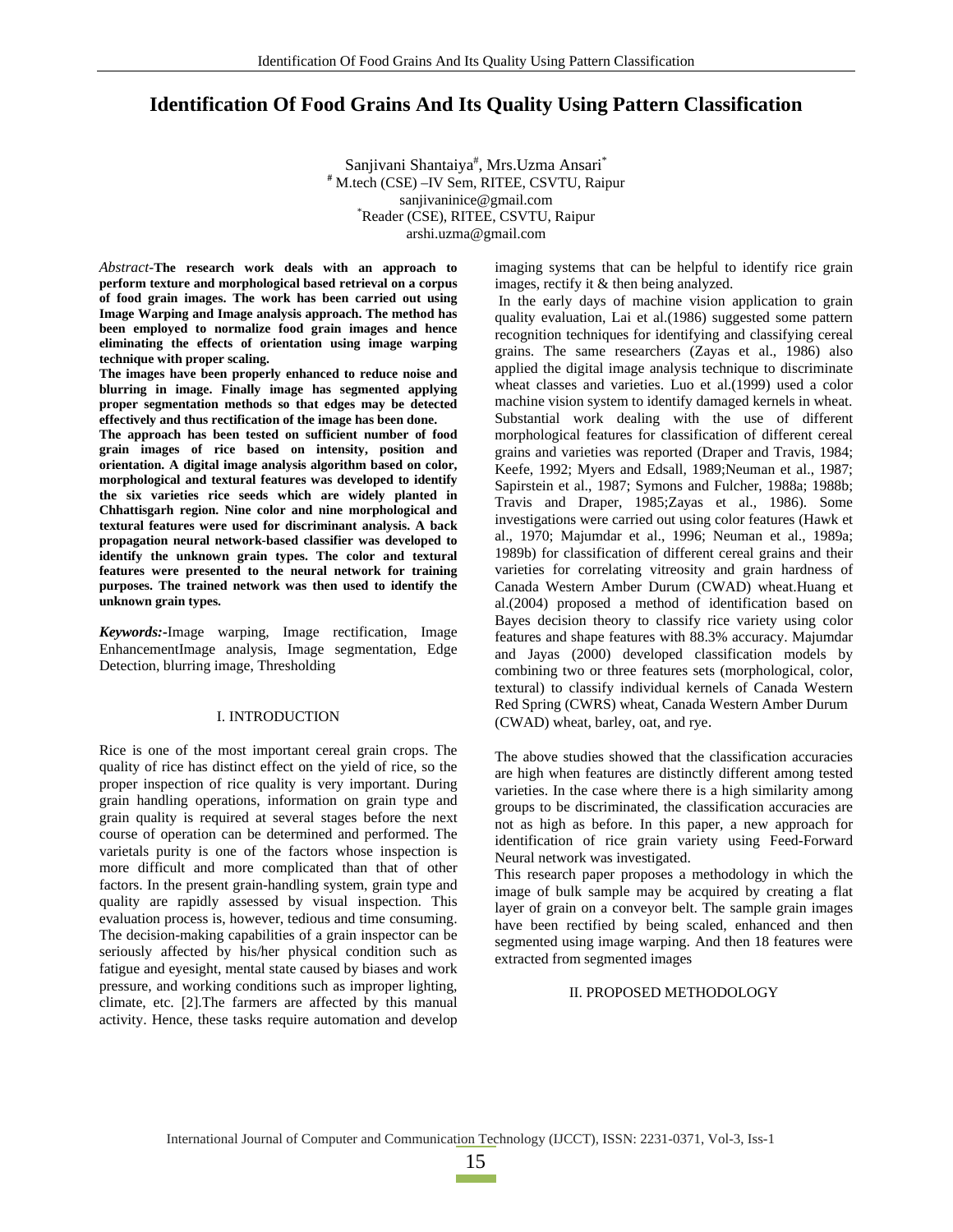The block diagram illustrating the procedure for recognition and classification of food grain image samples is shown in Fig 1. and methodology is given Algorithm 1.

**Algorithm 1:** Recognition and Classification of food grain image samples.

**Input**: Original 24-bit Color Image **Output**: Classified food grains

## **Start**

Step1: Acquire the food grain images .

Step2: Crop individual rice grain and scale it.

Step3: Enhance image to remove noise and blurring.

Step4: Do the image segmentation.

Step5:Extract Color ,morphological and Texture features. Step5: Use these features to recognize and classify the food grain image samples using Feed-Forward Neural network **.** 

#### **Stop**

Fig 1. Procedure for food grain identification



## *A. IMAGE ACQUISITION*

A total of around 60 food grain images are acquired under standardized lighting conditions. The images are acquired with a color Digital Camera (Sony) was used to capture images of rice grain samples keeping fixed distance of approximately 800 mm. To collect data a camera has been placed at a location situated with a plane normal to the object's path. The black & blue background was used. The environment was controlled to improve the data collection with simple plain background. The images acquired were

640 x 480 pixels in size. Images were captured and stored in JPG format automatically. Through data cable these images has been transferred and then stored in disk managing proper sequence. Few sample database of rice images have been collected from Plant Breeding Department of IGKV, Raipur.

Fig.2 Basic building block for image capturing is:-



## *B. IMAGE SCALING*

Image scaling is the process of resizing a digital image. Scaling is a non-trivial process that involves a trade-off between efficiency, smoothness and sharpness. As the size of an image is increased, so the pixels which comprise the image become increasingly visible, making the image appears "soft". Conversely, reducing an image will tend to enhance its smoothness and apparent sharpness.Since Rice Grains looks smaller in image, selecting part(s) of an image, thus applying a change selectively without affecting the entire picture is been done.[3] This has been done with the help of cropping. Cropping creates a new image by selecting a desired rectangular portion from the image being cropped. The unwanted part of the image is discarded. Image cropping does not reduce the resolution of the area cropped. Best results are obtained when the original image has a high resolution. A primary reason for cropping is to improve the image composition in the new image. From the sample rice grain image, the object of interest has been cropped six times & has been scaled.After proper cropping and scaling of image now individual rice grain from bulk sample image can be separated out for further preprocessing.

## *C. IMAGE ENHANCEMENT*

Image processing modifies pictures to improve them (enhancement, restoration), extract information by analysis, recognition, and change their structure i.e. Composition, image editing. Image enhancement improves the quality and clarity of images for human viewing. Removing blurring and noise, increasing contrast, and revealing details are examples of enhancement operations.[4] Noise reduction merely estimates the state of the scene without the noise and is not a substitute for obtaining a "cleaner" image. Excessive noise reduction leads to a loss of detail, and its application is hence subject to a trade-off between the undesirability of the noise itself and that of the reduction artifacts. Noise tends to invade images when pictures are taken in low light settings. A new picture can be given an 'antiquated' effect by adding uniform monochrome noise. Due to scaling the image has been distorted, hence it is been enhanced by applying special median filtering to the image to remove noise. Image is been compressed using DCT compression. Complement of the image has been done and the image has been properly adjusted for plotting histograms. Smoothing of the image is been done to reduce the number of connected components that is done by applying standard mask and then doing convolution with the image. Finally equalization of image has been done.

## *D. IMAGE SEGMENTATION*

International Journal of Computer and Communication Technology (IJCCT), ISSN: 2231-0371, Vol-3, Iss-1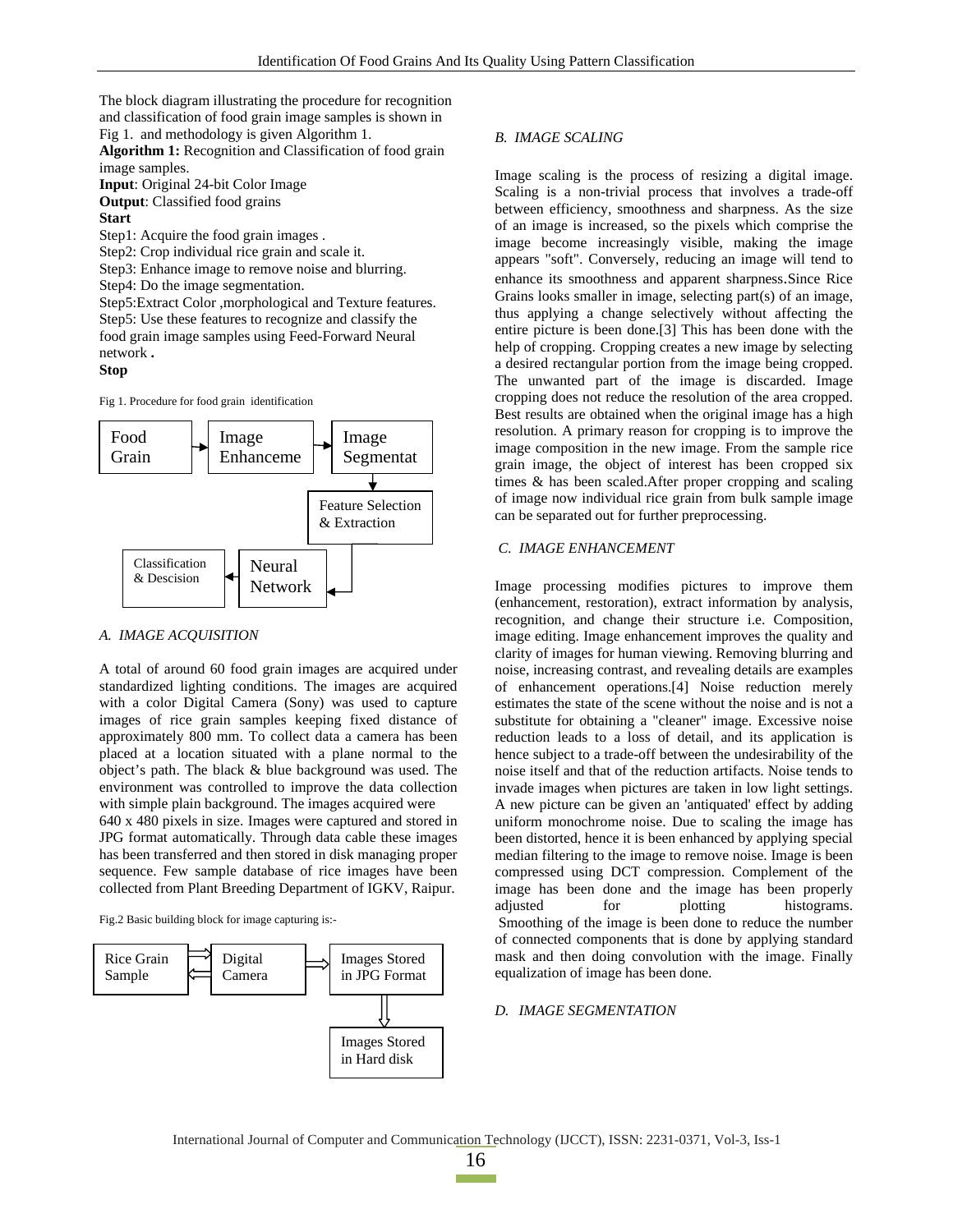After image enhancement, the image has been segmented. Image segmentation i.e. subdividing an image into different parts or objects is the first step in image analysis. The image is usually subdivided until the objects of interest are isolated from their background. There are generally two approaches for segmentation algorithms. One is based on the discontinuity of gray-level values; the other is based on the similarity of gray-level values.[1] The first approach is to partition an image based on abrupt changes in gray levels. The second approach uses thresholding, region growing, region splitting and merging. Segmentation of nontrivial images is one of the most difficult tasks in image processing. Segmentation accuracy determines the eventual success or failure of computerized analysis procedures. Segmentation basically includes edge detection. Thresholding is also one of the fundamental approaches of segmentation. Another approach is for region oriented segmentation as Watershed segmentation for an example. In the present research work after enhancement of image the edges of the object in binary image has been detected using Canny and Sobel detector(mask).Using canny/sobel method edged has been detected. Edge detection using Sobel detector results more accuracy than using canny edge detector. Edges are also been detected by applying Laplacian of Gaussian filter. Thresholding has been done according to properties of neighborhood. Thresholding can be done in terms of global or local thresholding. Generally local thresholding is been preferred if the background illumination is uneven. Also watershed segmentation & connected component segmentation  $\&$  connected component segmentation can be used. Watershed segmentation is been used for region based segmentation. Thus Image Segmentation is an essential preliminary step in most automatic pictorial pattern recognition and scene analysis problem.

#### III. FEATURE EXTRACTION

#### *A. COLOR FEATURE EXTRACTION*

Algorithms were developed using MATLAB 7.0 Programming language to extract color features of individual rice seeds. From the red (R), green (G), and blue (B) color bands of an image, hue (H), saturation (S), and intensity (I) were calculated using the following equations (Zhang,1999):

$$
I = \frac{1}{2}(R + Q + B) \tag{1}
$$

$$
\mathbf{a} = \mathbf{1} - \frac{\mathbf{a}}{(\mathbf{R} + \mathbf{C} + \mathbf{B})} [\min(\mathbf{R}, \mathbf{G}, \mathbf{B})] \tag{2}
$$

$$
H = \arccos\frac{[(R-Q)+(R-B)]/2}{[(R-Q)^2+(R-B)(q-B)]} \tag{3}
$$

The mean value of H, the mean value of S, the mean value of I and the minimum , maximum of the Hue ,saturation and Intensity were calculated in an image after segmentation. Nine color features were extracted.

## *B. MORPHOLOGICAL FEATURE EXTRACTION*

Algorithms were developed in Windows environment using MATLAB 7.0 programming language to extract morphological features of individual rice seeds. The following morphological features were extracted from images of individual rice seeds:

**Area**: The algorithm calculated the number of pixels inside, and including the seed boundary (mm2/pixel).

**Length**: It was the length of the rectangle bounding the seed.

**Width**: It was the width of the rectangle bounding the seed.

**Major axis length**: It was the distance between the end points of the longest line that could be drawn through the seed. The major axis endpoints were found by computing the pixel distance between every combination of border pixels in the seed boundary.

**Minor axis length**: It was the distance between the end points of the longest line that could be drawn through the seed while maintaining perpendicularity with the major axis. **Aspect ratio:** K1=Major axis length/Minor axis length. **Rectangular aspect ratio:** K2=Length/Width.

#### *C. TEXTURAL FEATURE EXTRACTION*

Algorithms were developed in Windows environment using MATLAB 7.0 programming language to extract textural features of individual rice seeds. The following textural features were extracted from images of individual rice seeds: **Mean**: Average or mean value of rice grain image is been calculated using following equation:

$$
\mathbf{x}_j = \frac{1}{n} \sum_{i=1}^n x_{ij} \tag{4}
$$

**Standard Deviation**: Standard Deviation of rice grain image is been calculated using following equation:

$$
s = \frac{1}{n-1} \sum_{i=1}^{n} x_i - x \tag{5}
$$

IV. RESULTS AND DISCUSSION

*A. IMAGE SAMPLES* 

Fig. 3 Sample Rice Grain Images

International Journal of Computer and Communication Technology (IJCCT), ISSN: 2231-0371, Vol-3, Iss-1

17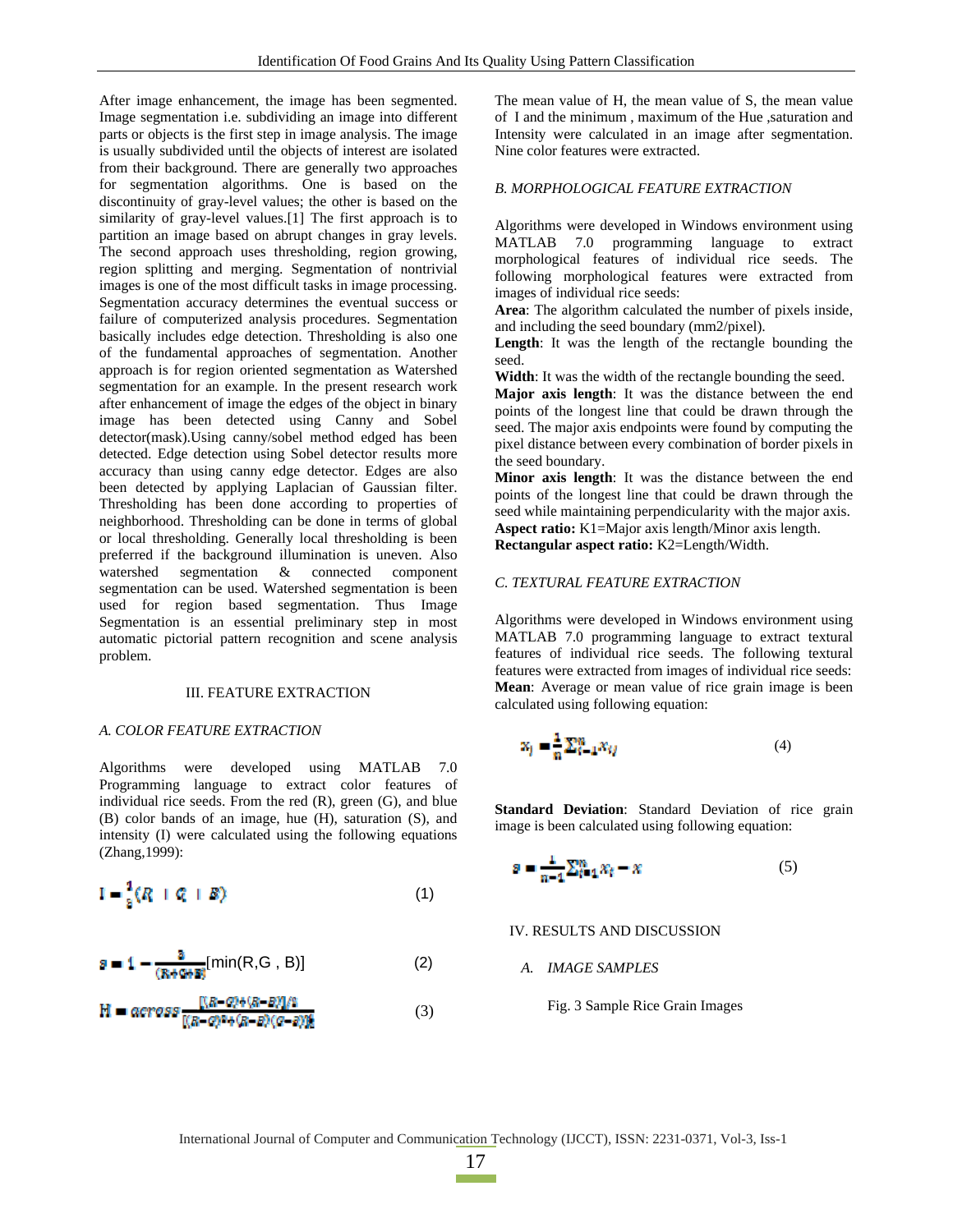

## *B. SAMPLE OF FEATURES EXTRACTED*

From the 60 sample image of rice grain following features are extracted.Sample of features extracted & their values are as follows.

Table 1. Features extracted

| Sr. No         | <b>FEATURES</b>                 | <b>Value</b>   |
|----------------|---------------------------------|----------------|
| 1              | Length                          | 14             |
| $\overline{2}$ | width                           | 7              |
| 3              | <b>Rectangular Aspect ratio</b> | $\overline{2}$ |
| 4              | <b>Major Axis</b>               | 146            |
| 5              | <b>Minor Axis</b>               | 116            |
| 6              | <b>Aspect Ratio</b>             | 1.2586         |
| 7              | Area                            | 102            |
| 8              | <b>Hue Mean</b>                 | 0.2723         |
| 9              | <b>Saturation Mean</b>          | 0.0308         |
| 10             | <b>Intensity Mean</b>           | 0.3127         |
| 11             | mean                            | 0.2237         |
| 12             | <b>Std. Deviation</b>           | 0.2932         |

#### V. NEURAL NETWORK

In order to train the neural network, a set of training rice seeds was required, and the varieties were predefined. During training, the connection weights of the neural network were initialized with some random values. The training samples in the training set were input to the neural network classifier in random order and the connection weights were adjusted according to the error backpropagation learning rule. This process was repeated until the mean squares error (MSE) fell below a predefined tolerance level or the maximum number of iterations is achieved. When the network training was finished,the network was tested with test dataset (60 rice seed), and the classification accuracies were calculated. The classification accuracies were 90.00%,88.00%, 95.00%, 82.00%, 74.00%, 80.00% respectively.



Fig 4. Graphical representation of feature extraction

#### VI. Conclusion

 An algorithm was developed to identify varieties of rice seed based on morphological features and color features. Nine morphological features and six color features of each image acquired with a color machine vision system were extracted. And fifteen features were extracted. A neural network was used to classify the rice seed. In the test dataset, the classification accuracies were 90.00%, 88.00%, 95.00%, 82.00%, 74.00%, 80.00% respectively.

## VII. Future Scope

 The present work can be extended for other food grains also and some other features can also be extracted to increase